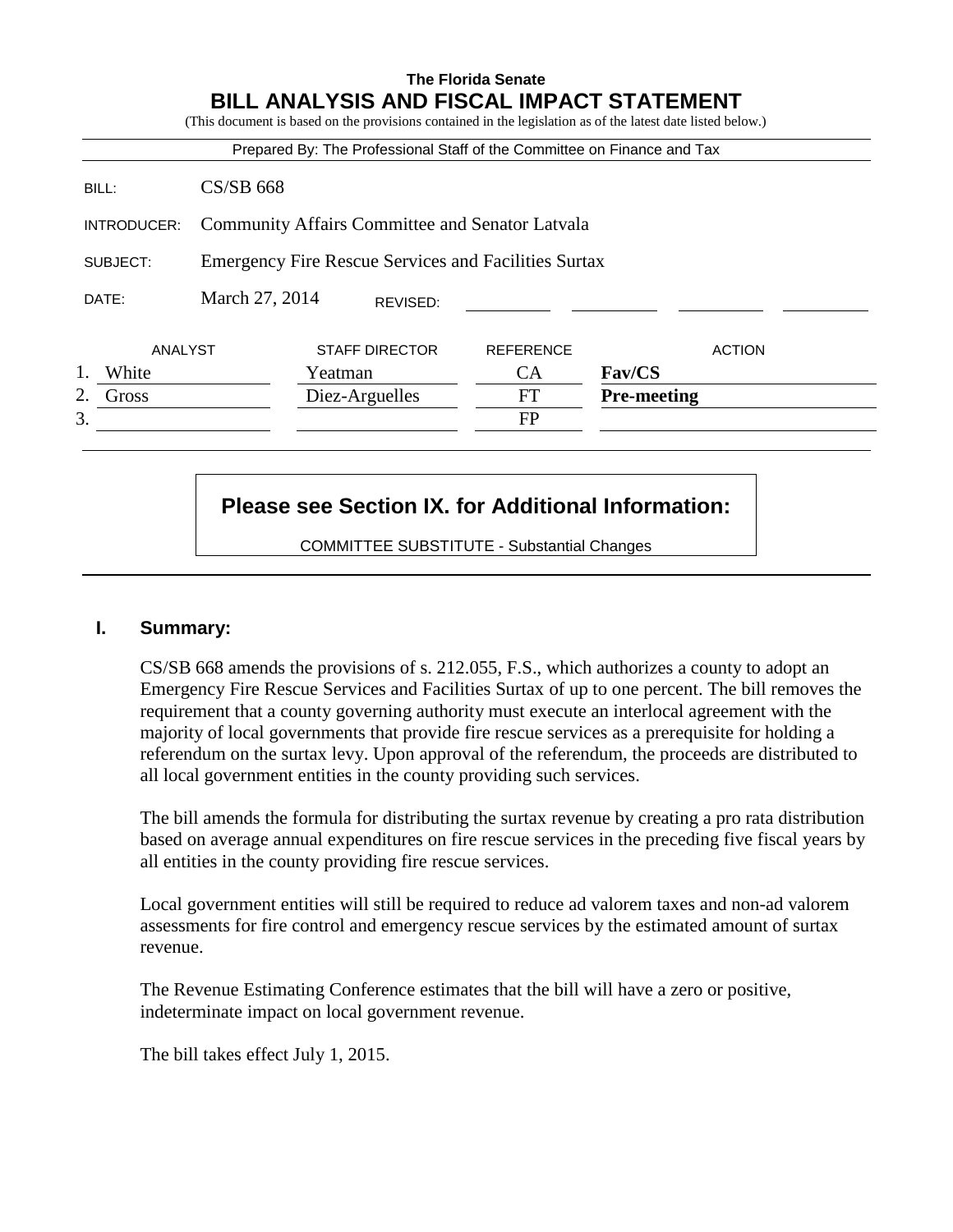### **II. Present Situation:**

Section 212.055, F.S., authorizes counties to impose various discretionary sales surtaxes.

In 2009, the legislature authorized the "Emergency Fire Rescue Services and Facilities Surtax."<sup>1</sup> A county not imposing two discretionary sales surtaxes of indefinite duration may adopt an ordinance to levy a sales surtax of up to one percent for emergency fire rescue services and facilities.<sup>2</sup> Upon completion of an interlocal agreement, the levy must be placed on the ballot and approved by a majority of the local electorate.

Since the passage of the statute, no county has levied the surtax. $3$ 

The surtax may be used to fund "emergency fire rescue services," which includes:

- Fire prevention and extinguishing,
- Protection of life and property from natural or intentionally-created fires,
- Enforcing municipal, county, or state fire protection codes and laws, and
- Providing emergency medical treatment.<sup>4</sup>

The distribution of surtax proceeds is based on actual collections within each jurisdiction of that entity. If the county has special fire control districts, the proceeds are distributed based on the entities' proportional spending on fire control and emergency rescue services from ad valorem and non-ad valorem assessments in the preceding five fiscal years.<sup>5</sup>

Additionally, s. 212.055(8), F.S., provides administrative guidelines and obligations for a county and the participating local government entities.<sup>6</sup>

When collections of the surtax begin, the county and participating local governments must reduce ad valorem taxes and non-ad valorem assessments used to pay for fire control and emergency rescue services by the estimated amount of revenue provided by the surtax. If surtax collections exceed projected collections in any fiscal year, any surplus distribution shall be used to further reduce ad valorem taxes in the next fiscal year. The statute requires such excess collections to be applied as a "rebate to the final millage."<sup>7</sup>

 $\overline{a}$ 

 $1$  Chapter 2009-182, Laws of Fla.

<sup>&</sup>lt;sup>2</sup> Section 212.055(8)(a), F.S. Miami-Dade, Madison, and parts of Orange and Osceola are excluded from participating in this discretionary sales surtax. See, *infra* note 5.

<sup>3</sup> Office of Economic and Demographic Research, *2014 Local Government Financial Information Handbook,* at 193.  ${}^{4}$ Section 212.055(8)(a), F.S.

<sup>5</sup> *Id*. This provision does not apply, however, if the county and one or more participating local governments have an interlocal agreement prohibiting one or more other jurisdictions from providing pre-hospital medical treatment inside the prohibited jurisdiction's boundaries, or if the county has issued a certificate of public convenience and necessity or its equivalent to a county department or dependent special district of the county. *See* s. 212.055(8)(h), F.S.

<sup>6</sup> Section 212.055(8), F.S.

 $7$  Section 212.055(8)(f), F.S.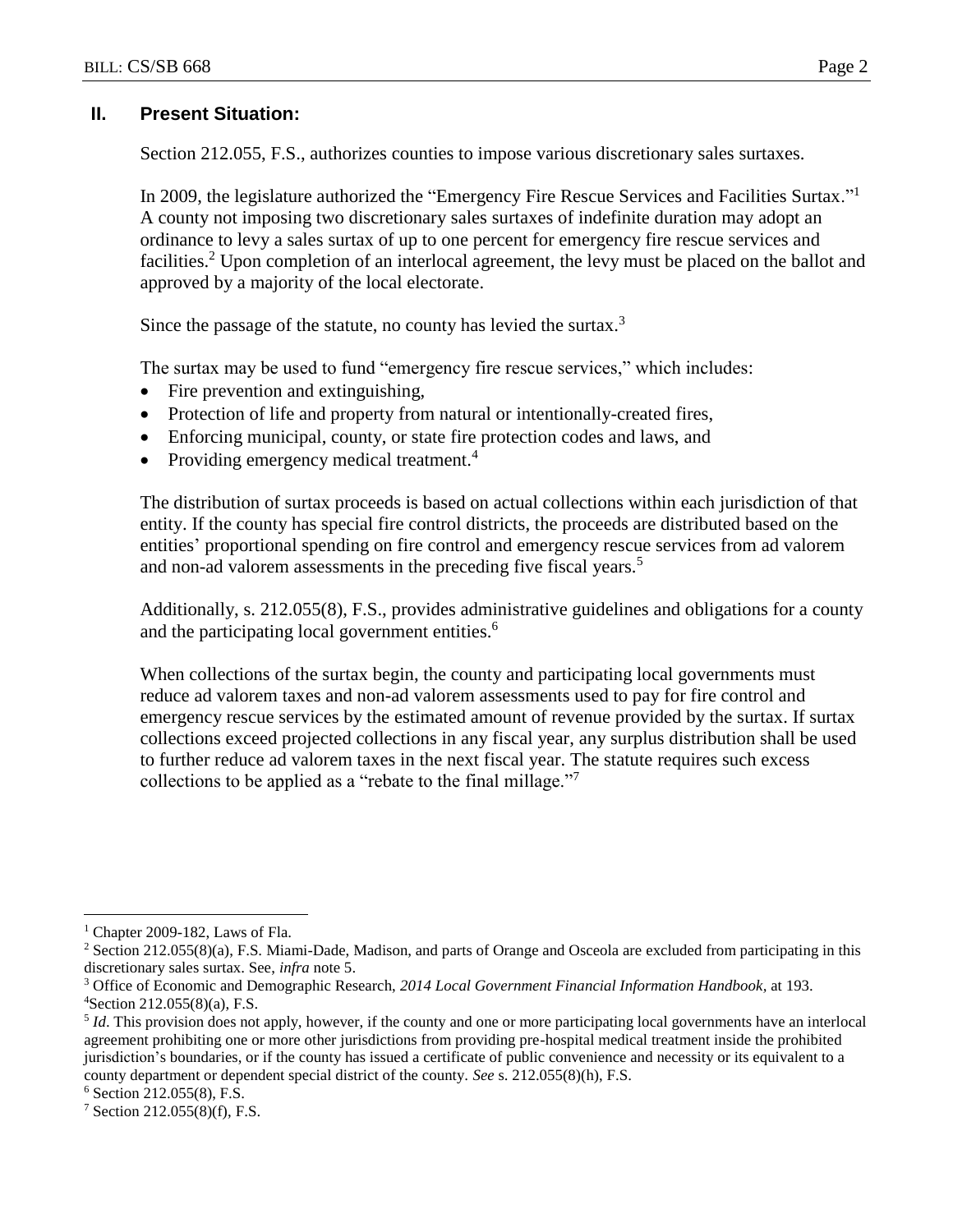The use of surtax proceeds does not relieve counties and participating local governments from the provisions of ch. 200, F.S., or any other provision of law establishing millage caps or limiting undesignated budget reserves.<sup>8</sup>

After the voters approve the levy, the surtax collections begin January 1 of the following year.

### **III. Effect of Proposed Changes:**

**Section 1** amends s. 212.055(8), F.S., to remove the requirement that the governing authority of the county execute an interlocal agreement with a majority of local government entities that provide fire rescue services before scheduling a referendum to approve the imposition of the surtax. Since an interlocal agreement would no longer be required for distribution of surtax revenues, the bill removes other references to such agreements.

If the surtax is approved, all local government entities providing fire control and emergency rescue services within the county will share in the surtax proceeds.

The bill amends the formula for distributing the surtax revenue by creating a pro rata distribution based on average annual expenditures on fire rescue services in the preceding five fiscal years by all entities in the county providing fire rescue services.

Local government entities will still be entitled to a share of the surtax proceeds when providing personnel and equipment on a long-term basis to another entity in the county.

Local government entities will still be required to reduce ad valorem taxes and non-ad valorem assessments for fire control and emergency rescue services by the estimated amount of surtax revenue and further reduce such taxes or assessments if the surtax produces greater than expected proceeds. These provisions apply to each local government entity (including the county) providing fire rescue services in the county.<sup>9</sup>

**Section 2** provides an effective date of July 1, 2015.

#### **IV. Constitutional Issues:**

A. Municipality/County Mandates Restrictions:

None.

B. Public Records/Open Meetings Issues:

None.

C. Trust Funds Restrictions:

None.

 $\overline{a}$ 8 *Id.*

<sup>9</sup> The removal of the interlocal agreement requirement erases the distinction between participating and non-participating service providers.